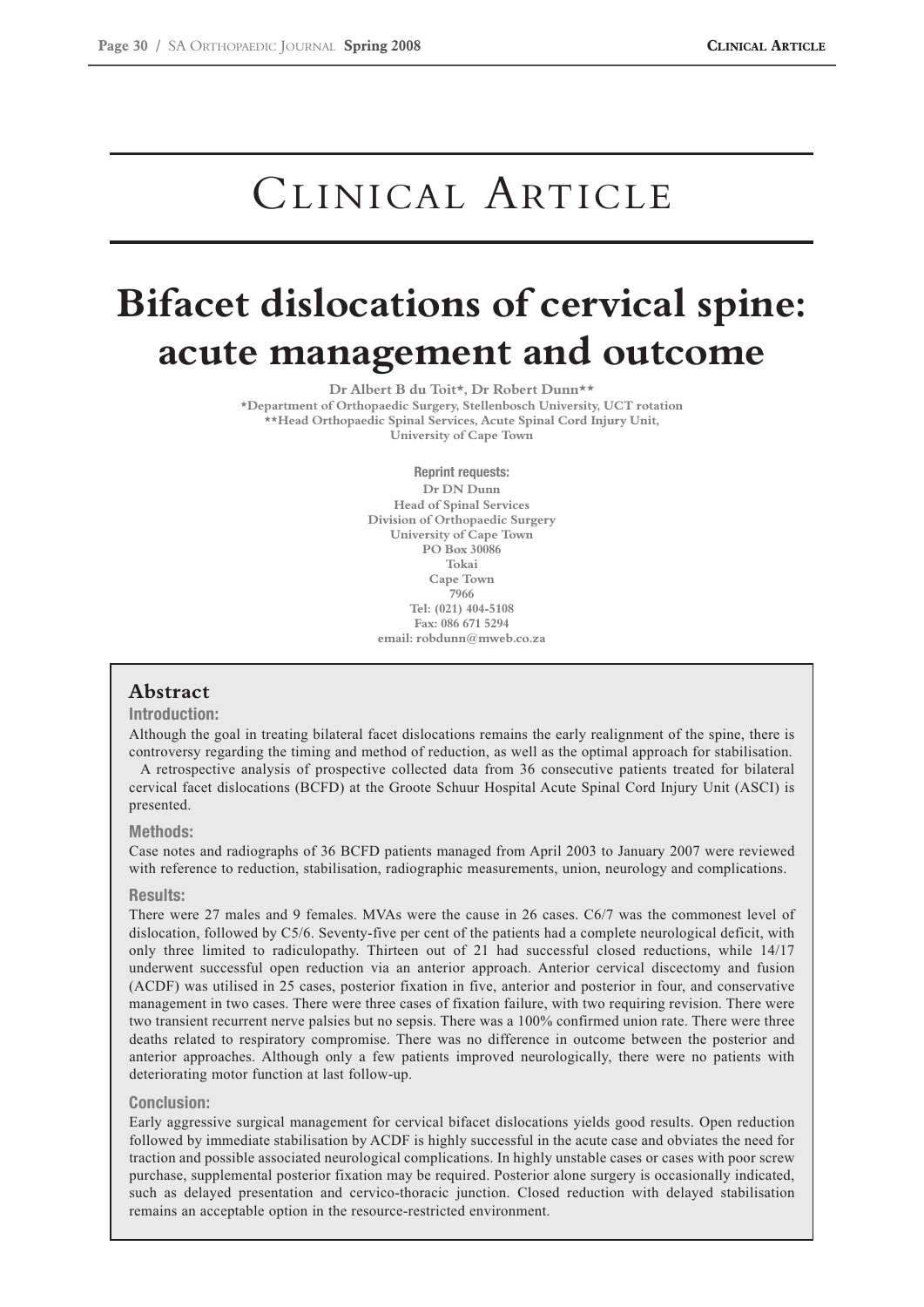The cervical spine is the most vulnerable spinal segment and the most frequently injured portion of the spinal column after high-velocity trauma. Cervical facet dislocations account for 6-15% of cervical spine injuries.<sup>1</sup> Bilateral facet dislocation is associated with neurological deficit in the region of  $90\%$ <sup>2</sup>

The management of cervical spine facet dislocations continues to generate considerable controversy with arguments made for non-operative management, anterior, posterior, and combined surgical reduction and fixation devices.

The results of 36 consecutive patients with bilateral cervical facet dislocations (BCFD) treated over a 45-month period are presented.

# **Materials and methods**

A retrospective review of prospectively collected data was undertaken. Thirty-six consecutive patients who sustained BCFD were identified from the spinal surgery database from April 2003 to January 2007. Case notes and radiographs were reviewed and clinical data were collected for all patients. The outcome of BCFD in this patient cohort with regards to demographics, method of reduction, stabilisation, union, alignment, neurological status and surgically related complications was assessed. Pre-admission and inhospital treatment were also reviewed.

The majority of patients were initially treated at a peripheral hospital where our unit had no influence on management. This consisted of closed reduction (protocol unspecified) in two patients, cones callipers and traction in eight, and immobilisation in hard or Philadelphia collar (no attempted reduction) in 26. The patients were transferred to Groote Schuur Hospital Acute Spinal Cord Injury (GSH ASCI) Unit as soon as a bed became available. The average delay before reaching the spinal unit was 2 days (0-10). This excludes two patients who presented on day 50 and 129 due to missed diagnosis. The delay was largely due to limited bed availability.

**The management of cervical spine facet dislocations continues to generate considerable controversy**

Once admitted to the unit, patients were stabilised according to ATLS and ACLS principles. Because this is a retrospective review, a consistent reduction protocol was not followed for every patient. In general an attempt was made to reduce the dislocation as soon as it was recognised. Closed reduction was achieved in 11 patients with cones callipers traction at an average weight of 75.8 lb (15-140). This is from early in the study when the technique of high weight rapid reduction was employed. Subsequently this technique was less frequently utilised due to logistics difficulties, perceived risk and success with open reduction as discussed later. One patient presented after 50 days and no attempt at closed reduction was attempted. The remaining unreduced dislocations underwent intra-operative reduction via anterior and/or posterior approaches.

Operative stabilisation was achieved either by anterior  $(n=25)$ , posterior  $(n=5)$  or a combination of the two  $(n=4)$ . The decision regarding anterior or posterior approach was made by the surgeon based on preference and surgical experience. Posterior approach is preferred for patients presenting late and for injuries at the cervico-thoracic junction due to the biomechanical stresses and poor fluoroscopy visualisation of the area. Anterior reduction and stabilisation consisted of a standard anterior Smith-Robinson approach with the patient supine and cones callipers in situ. Following complete discectomy, reduction was done by traction and manual pressure on the superior vertebral body. Failing this an interbody spreader was applied to facilitate distraction. The superior and inferior endplates were prepared and an autologous tricortical bone graft from the iliac crest was placed in the disc space, restoring intervertebral height and lordosis. A locking plate was then placed. The posterior approach included resection of a portion of the inferior vertebra facet if needed. Elevators was placed between the superior and inferior facets and manual reduction done under direct supervision and fluoroscopy guidance by unlocking the facets and then extending the neck and translating the superior dislocated segment posterior. Then either interspinous wiring or lateral mass screws was used for fixation. One patient who presented at 129 days post-injury could not be reduced and she received a posterior onlay fusion only. This patient was protected in a Philadelphia collar for 12 weeks post-op.

Postoperatively, patients were neurologically assessed for deterioration, and plain radiographs were done. Once patients were stabilised and their associated injuries treated they were immobilised in Philadelphia collars and discharged to appropriate rehabilitation centres.

Follow-up was continued until bony union, at which stage flexion-extension radiographs were done, neurological status re-evaluated and any complications noted. Radiologically, immediate postoperative films were compared with supine lateral and flexion-extension follow-up films to assess graft settling, kyphotic angle, translation, union and any instrumentation failure. A positive angle reflected kyphotic angulation, whereas a negative degree measurement reflected lordosis at that segment. Fusion was noted based on the presence of a bony bridge incorporating the graft and the adjacent endplates and that no motion or radiolucencies were detected on the instrumentation.

# **Results**

#### **Clinical data**

The patient population consisted of 27 males and nine females with an average age of 33.3 years (19-74). Twenty-six patients were involved in motor vehicle accidents (72%), five were injured in falls (13.88%), four in sport or diving accidents (11%) and one was due to assault *(Figure 1)*. The level of facet dislocation was C4- 5 in six, C5-6 in 13, C6-7 in 15 and C7-T1 in two patients *(Figure 2).*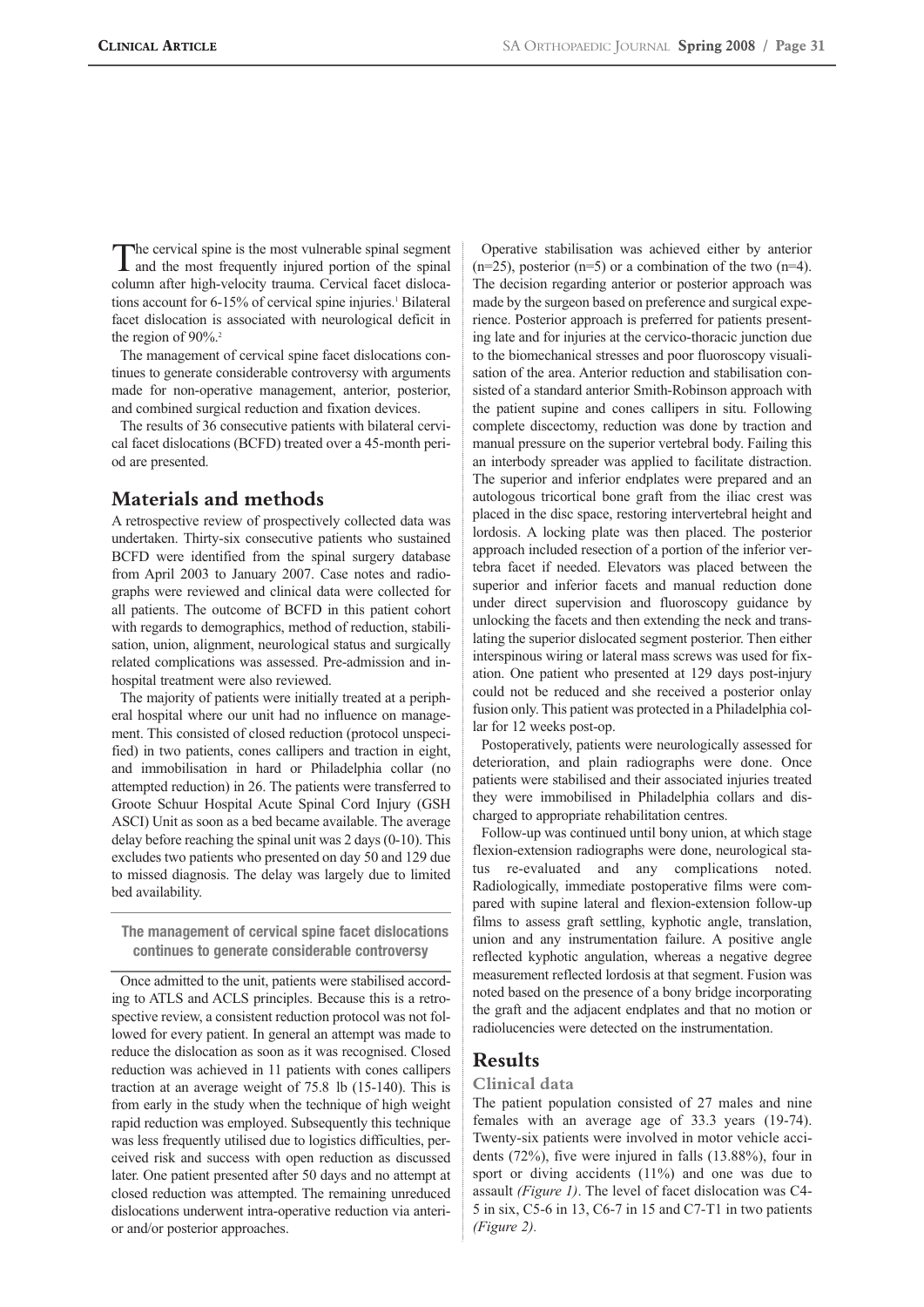





# **Reduction**

Satisfactory closed reduction of deformity was achieved in two out of six patients attempted by the peripheral hospitals. A further 11 out of 15 patients attempted closed reductions were reduced in the ASCI unit. Intra-operative open reduction via anterior approach alone was successful in 14 out of 17 patients. In two patients there were still residual perched facets on postoperative radiographs and the third needed additional posterior reduction. Posterior open reduction alone was successful in four out of five cases.

## **Stabilisation**

Anterior decompression and instrumented fusion (ACDF) (n=25) was the method mostly used followed by ACDF combined with posterior wiring (n=4), posterior lateral mass screws alone  $(n=4)$  and posterior onlay fusion  $(n=1)$ *(Figure 3).* The onlay fusion was done in a patient who presented after 129 days and was clinically stable in theatre. Two patients were managed non-operatively by means of cones callipers for 6 weeks and then mobilised in a Philadelphia collar. One presented only after 50 days and had pulmonary tuberculosis, and the other patient was medically unfit for surgery. The combined anterior and posterior approach had the longest surgery time with 200 (150-230) minutes, but the time differences were small between the average anterior (129.75 min) or average posterior (140 min) alone approaches.

## **Radiographic measurements**

Residual vertebral translation and kyphosis were assessed on postoperative X-rays. This measured 0.81 mm and  $-2.69^{\circ}$  in the ACDF group, 0 mm and  $-4.8^{\circ}$  in the ACDF and posterior wiring group, and 0 mm and 3.25° in the lateral mass group. Negative angles represent lordosis and positive kyphosis. The two patients who presented late had kyphotic angles of 30º and 25º respectively.

There were three fixation failures. The first patient was taken back to theatre for revision after re-dislocation following ACDF. The second patient had 7 mm translation post-op which increased to 10 mm at last follow-up. This patient had a partial corpectomy for endplate fracture and wedge bone graft followed by ACDF. The inferior locking screws were placed in the disc space. The third patient had 11 mm translation and a kyphotic angle of  $-18°$  on post-op radiographs. This patient also had a partial corpectomy and wedge-bone graft for an associated endplate fracture. An ACDF was used to stabilise the injury. The kyphotic angle was improved to  $-4^{\circ}$  two weeks later by adding posterior lateral mass screws. The translation remained unchanged.

## **Complications**

Apart from instrumentation failure the most common surgery-related complications were temporary recurrent laryngeal nerve palsy  $(n=2)$ , CSF leak  $(n=1)$  and chronic post-op neck pain (n=1). There were no wound sepsis or donor site problems.

The most common hospital-related complication was pneumonia (n=12). Other serious complications included pulmonary emboli (n=2), peptic ulcers (n=1), aspiration  $(n=1)$ , renal failure  $(n=1)$  and lung collapse  $(n=1)$ . These are the recognised complications of spinal cord injury.

Three patients died in the acute hospitalisation phase. One was due to multi-organ failure and the other two from respiratory compromise following severe pneumonia. All three these patients were motor-sensory complete spinal cord injuries.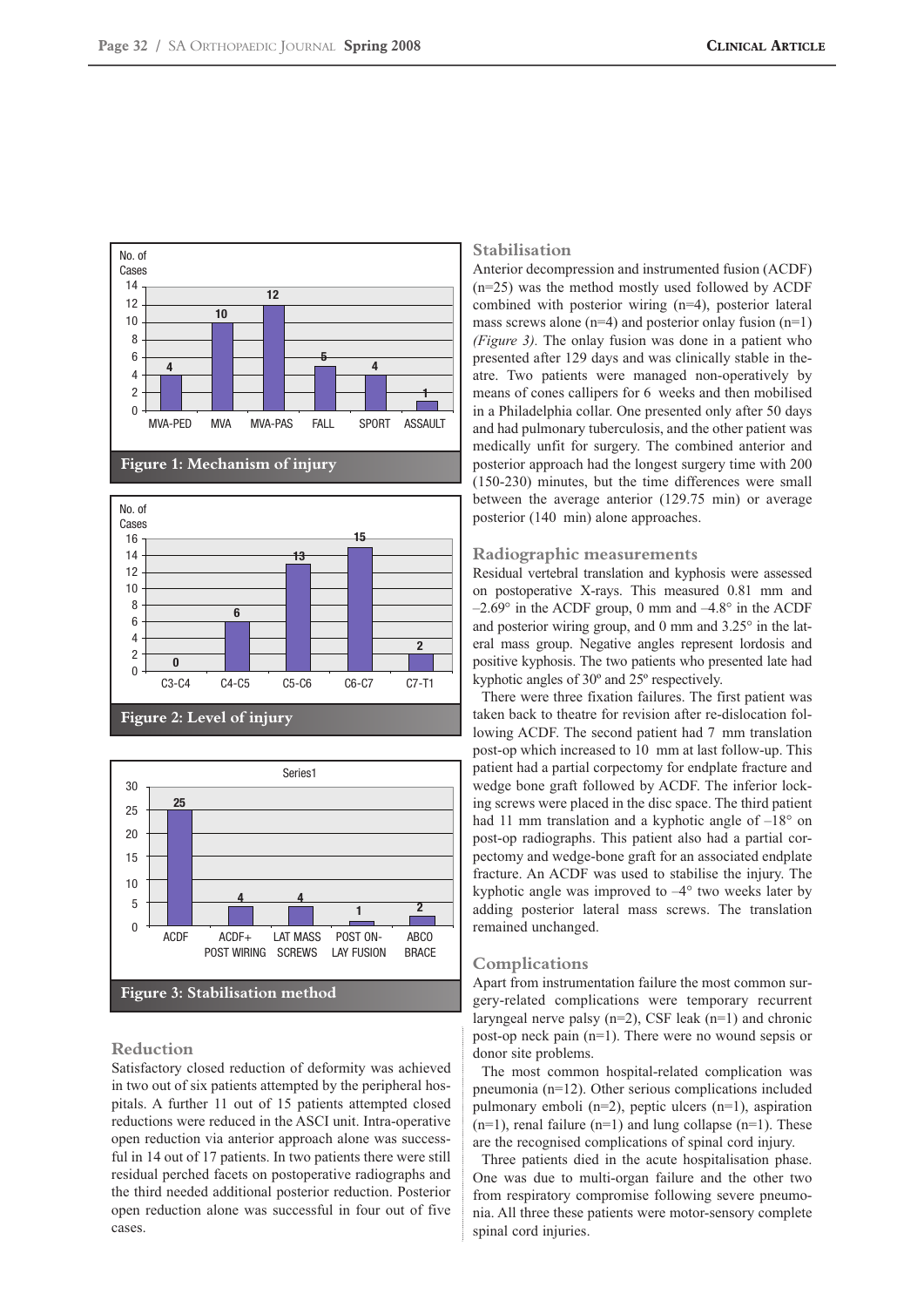## **Hospital stay**

The average hospital stay was 37.6 days (2-196). The main reason for the long hospital stay was recovery from pneumonia. Thirty-two patients were discharged to the Western Cape Rehabilitation Centre and two were transferred to UCT Private Rehabilitation Unit.

#### **Neurology**

Twenty-seven patients (75%) presented with complete spinal cord injuries (ASIA A), six had incomplete spinal cord injuries (ASIA B,C,D) and three had only upper limb radicular deficits. The average ASIA motor score improved from 28.4 (0-100) to 36.6 (0-100). In 23 patients the ASIA score was unchanged, in eight patients the ASIA grade improved one level and in one patient the ASIA score improved by two grades *(Table I).*

#### **Fusion**

Bone graft incorporation was confirmed in 28 of 32 patients (84.5%) at 12 weeks' follow-up. The other four patients were united at recall to the unit. The overall union rate was 100%.

# **Discussion**

Bilateral facet dislocation is defined as the anterior displacement of both articular facets at the same level, so that the posterior inferior margin of the inferior articular processes lies anterior to the superior articular process of the level below. Because of the forces involved and the degree of distraction, BCFD results in extensive soft tissue injury and thus an unstable spine. Beatson,<sup>3</sup> utilising a cadaveric experimental model, described the soft tissue injury. BCFD could only occur if the superior vertebral body slipped forward by at least 50% of its anterior-posterior length. For this to occur, the facet capsule, interfacetal ligaments, interspinous ligaments, annulus fibrosis, and the posterior longitudinal ligament (PLL) needed to be ruptured. Carrino *et al*<sup>4</sup> performed MRI on patients with BCFD and found only 26.7% cases of ALL and 40% of PLL complete disruptions. They comment that Beatson3 did his study on cadavers with different ligament elasticity and concluded that complete anatomic disruption of the ALL and PLL is not a prerequisite for developing a BFD.<sup>4</sup>

| Table I: ASIA grades                  |    |   |                       |                |   |
|---------------------------------------|----|---|-----------------------|----------------|---|
| <b>Admission</b><br><b>ASIA GRADE</b> | A  | В | <b>Discharge</b><br>C | n              | F |
| A (27) 3 died                         | 21 | 3 |                       |                |   |
| B(0)                                  |    |   |                       |                |   |
| C(4)                                  |    |   |                       | $\mathfrak{p}$ |   |
| D(5)                                  |    |   |                       | 2              | 3 |
| Ŀ.                                    |    |   |                       |                |   |

Since Crutchfield introduced weighted cranio-cervical traction in 1933 it has been implemented worldwide with mixed success. In our patient cohort 66% of patients failed reduction when attempted at peripheral hospitals. This may be due to limited experience and skill available at secondary level. We experienced four closed reduction failures in our ASCI unit, despite following a standardised technique. One patient had a non-contiguous C2 fracture which limited the weight that could be used in the attempted reduction. There was no delay in reduction in either of these four patients. Success rates from 27-100 % are reported in the literature.5,6,7 Failure may be due to deteriorating neurology, severe pain, or fracture of the facets at the locked level. Neurological deterioration has been reported in 8.1%.<sup>8</sup> It may be due to over-distraction, failure to recognise a noncontiguous injury, disc herniation, epidural haematoma, and spinal cord oedema.9 Disc herniation before reduction of cervical spine dislocation is reported in 54-80%.10 Postreduction disc herniation varies between 9-77%, with an average incidence of 40%, according to the literature.<sup>11</sup>

Vaccaro *et al*<sup>11</sup> showed an increase in the prevalence of disc herniation after closed reduction from 18% to 56%, but no deterioration of neurological function. However Doran,<sup>12</sup> Robertson and Ryan<sup>9</sup> and Eismont *et al*<sup>13</sup> have reported neurological deterioration after reduction manoeuvres. This seems to be more common after posterior open reduction.

# **BCFD results in extensive soft tissue injury and thus an unstable spine**

When skull traction fails to reduce the locked facets, various management approaches have been advocated. These include application of extraordinary heavy weight traction, manual closed reduction under anaesthesia, and open reduction.14 Cotler *et al*<sup>15</sup> reported that weights up to 140 lb can be used for more difficult reduction with no risk to the subject. Closed reduction in an anaesthetised patient has been advocated by many authors.7,16 The advantages are to eliminate pain and relax the musculature, but one is unable to monitor neurological function. Lee *et al*<sup>16</sup> had a success rate of 73% in the cohort of 91 patients with manipulation under anaesthesia, but had 16 mortalities. Twelve of these mortalities were secondary to respiratory deterioration and in three there was associated deterioration in their neurological status. It is uncertain whether the neurological deterioration was due to the MVA itself or the reduction. *Figure 4* demonstrates a post-reduction MRI with disc extrusion in the canal.

The time to attempted closed reduction may result in increased difficulty. Braakman *et al*<sup>17</sup> found that beyond 2 weeks following injury, it became increasingly difficult, if not impossible, to obtain a successful closed reduction due to scar formation and early fracture healing.

Open surgical reduction may be performed acutely without a prior closed reduction, or following failed attempted closed reduction. This can be accomplished through either anterior, posterior or a combination of both.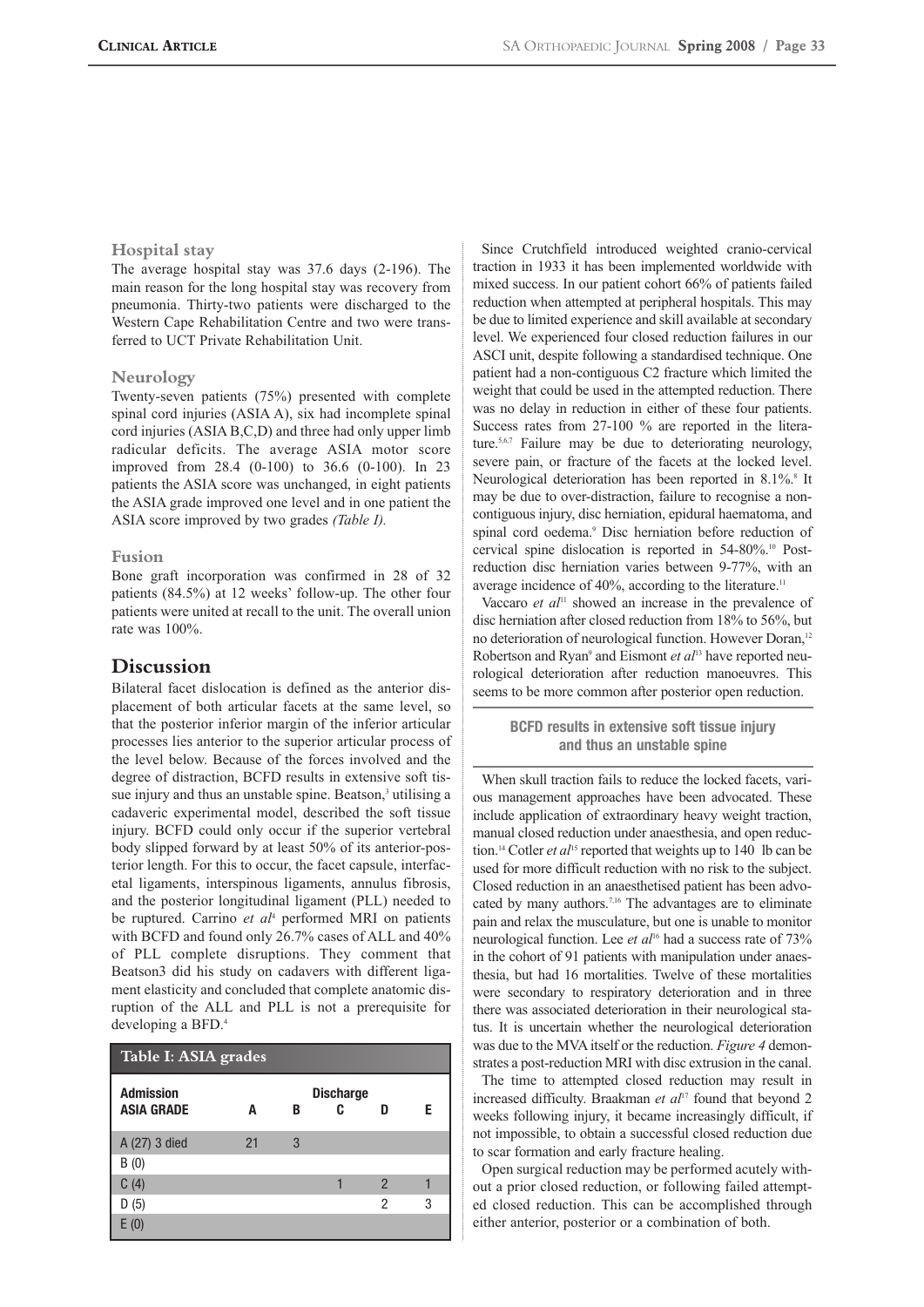In our study we successfully reduced 14 of 17 (82%) patients by means of anterior open reductions and 80% of posterior open reductions. Two patients had residual perched facets on postoperative radiographs that were not appreciated in theatre and the third needed a combined approach. Posterior open reduction failed in a patient who presented after 129 days.

The delay before decompression has been the subject of debate. The ultimate neurological outcome may be affected by both patient variables (age, sex, medical status, other injuries) and by management variables (early reduction, steroids, blood pressure management). Cord oedema, hypoxia, and ischaemia within a constitutionally narrowed vertebral canal can also contribute further to secondary cord damage.9,18,19 Many authors advocate early reduction and thus reconstitution of the normal vertebral canal, thereby improve neurological outcome. No class 1 studies to support this have been forthcoming. Animal studies support neurological recovery when compression is relieved within one hour and up to 9 hours.20-22 In humans this time frame is more difficult to determine. Robertson and Ryan reported on three cases of late onset neurological deterioration ranging up to 72 hours after intervention.<sup>9</sup> Fehlings *et al*<sup>8</sup> conducted a review of the literature dating from 1966 to 2001 and reviewed 97 articles related to the timing of the spinal cord compression. They concluded that there is no class 1 evidence regarding the role and timing of decompression in acute SCI. Class 2 evidence exists proving that surgery can be safely undertaken in patients with acute SCI, and class 3 data support urgent reduction for patients with bilateral cervical facet dislocation and urgent decompression for patients with deteriorating neurological status.

Stabilisation of the spine after BCFD is another area of controversy. Earlier forms of treatment included prolonged traction but this is associated with increased complications, including pulmonary problems, pressure sores, osteoporosis and venous thrombosis, and is now rarely recommended.9 Key and Retief reported an in-hospital mortality of 22% in 300 patients of whom only 2% were treated surgically, with a further 8% demising once home.<sup>23</sup> Although commonly used as a treatment alternative for stabilising facet dislocations, three months of halo vest immobilisation may lead to resubluxation and a poor clinical result. Only 22% of patients treated experienced good anatomic result after facet dislocations when they were treated with a halo vest, according to the study by Sears and Fazl.<sup>24</sup> In his large series of cervical spine injuries, Bohlman<sup>25</sup> found late instability in  $42\%$  of dislocations that were treated non-operatively and Cheshire<sup>26</sup> drew attention to instability in 17% of his patients where non-operative measures were used. Most authors would agree that non-operative treatment is not indicated in disco-ligamentous injuries, but some do achieve good results in cervical spine dislocations associated with fractures.



**Figure 4: Post-reduction disc herniation with torn ligamentum flavum and cord compression**



**Figure 5: Posterior lateral mass screw fixation**



In our study, two patients were managed with long-term traction because they were unfit for surgery. Both these patients were stable at the injured level on their 12-week follow-up radiographs.

Internal fixation can be via anterior or posterior alone, or a combination of the two techniques. If open reduction is required, internal fixation at the same operative setting is the most efficacious treatment for these patients.2 Posterior stabilisation includes wiring techniques or segmental screw fixation.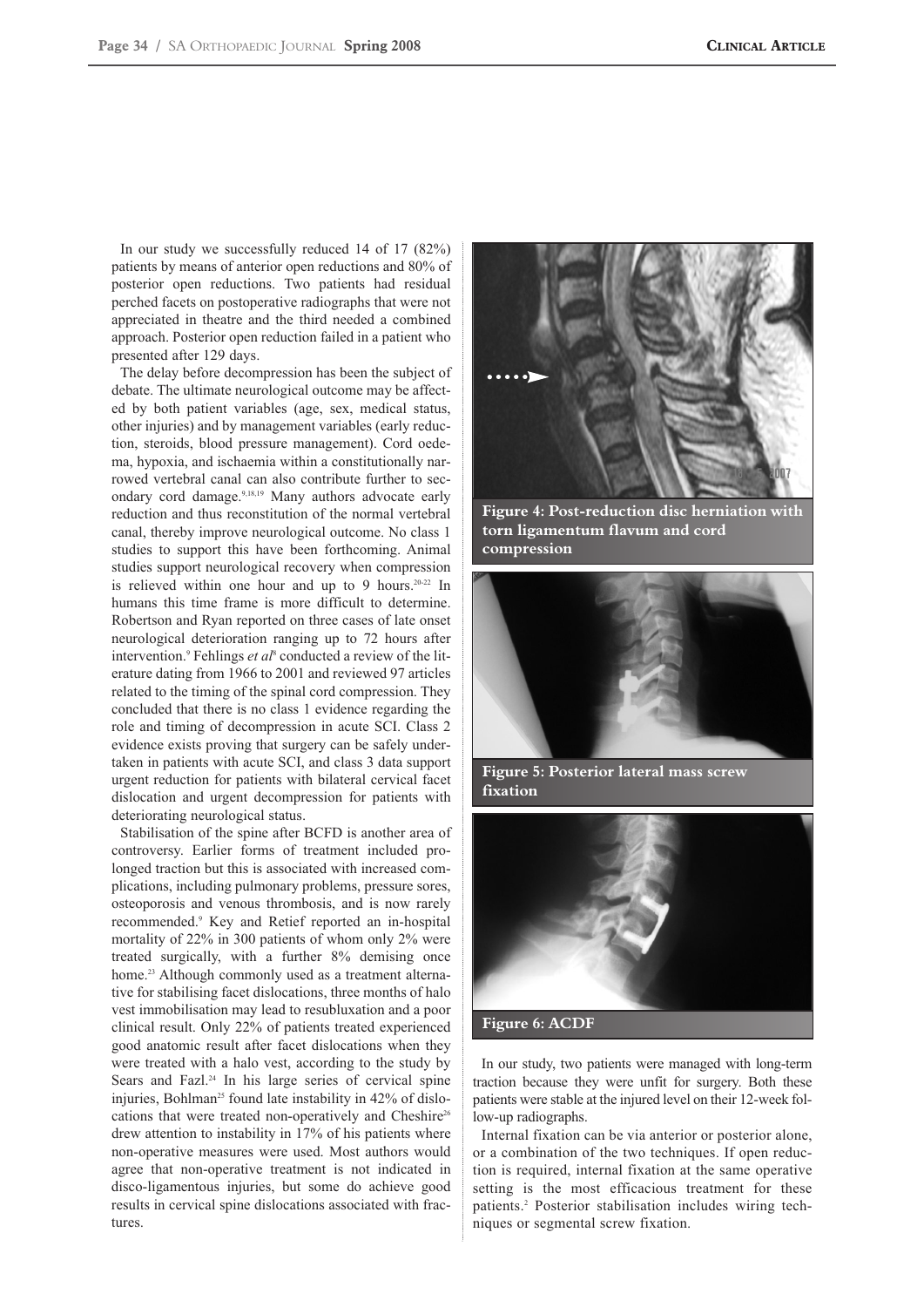Introduced by Hadra (1891), interspinous wiring has the advantage of simplicity and preservation of intact facet joint capsules, but the disadvantage of requiring intact posterior elements and post-op external immobilisation. Govender *et al* achieved a 100% fusion rate by using a modified triple wiring technique that is more stable and only requires 8-12 weeks of soft collar support post-op.<sup>27</sup> Segmental screw fixation gained recognition in 1970 when Roy-Camille and Saillant published a technique of posterior fusion using a plate fixed with screws to the articular processes. Replacing the plates with rods has yielded similar results *(Figure 5).*

Benefits of the posterior approach for fixation includes a high rate of successful arthrodesis and the safety and familiarity of the approach.<sup>29</sup> The posterior approach was complicated with an increased incidence of infection as found by Keynan *et al*. 18

Anterior cervical decompression and fusion (ACDF), described by Smith and Robinson in 1955, has gained much popularity *(Figure 6)*. Clinical outcomes have been reported as good or excellent in 72-94% and complications are not common.<sup>28</sup>

Non-union are seen in 4-26% of cases and graft extrusion or angular collapse in 2-8%.<sup>29</sup> Introducing a locking plate instrumentation system has reduced some of these complications considerably. Advantages over posterior surgery include ease of positioning, one motion segment stabilisation only with associated posterior element fractures and the ability to remove a herniated disc if present. Although biomechanical studies have concluded that anterior fixation alone is inferior to posterior fixation or combined anterior and posterior fixation, the anterior fixation still yields a construct of stability superior to that of the normal spine.<sup>29</sup> Combined anterior and posterior fixation may also not improve the stability significantly when compared to posterior grafting with lateral mass screws and interbody grafting. Johnson *et al* found that anterior plating was prone to fail if there were facet fractures or endplate compression fractures associated with the flexion distraction injury. They found no correlation between failure and age, gender, surgeon, plate type, level of injury, degree of translation, or alignment at the time of injury. They reported an overall 13% mechanical failure rate in 87 patients, 75% of which had bilateral facet injuries<sup>30</sup>

In our study we had three fixation failures following ACDF. One patient re-dislocated post-op and was revised The other two had poor inferior screw placement with pullout. One was revised with a combined anterior posterior approach due to progressive translation while the other patient's failure was static and no revision was done. Both these patients have gone on to asymptomatic bony union. None of our patients developed wound infections. There were two patients who developed transient recurrent laryngeal nerve palsy from the anterior approach. Another patient had a CSF leak following ACDF.

Bony union was achieved in 28 of 32 (84.5%) patients at 12 weeks, and another four patients were confirmed united at recall to the unit. There was no progressive kyphotic deformity in these patients. The confirmed bony union rate was 100%.

Neurological recovery or functional outcome remains the main goal in treating any patient with a SCI. Burns *et al* reviewed the literature regarding neurological recovery. They found that an examination at 72 hours is superior to the first day examination for long-term prognostication.31 In complete tetraplegia there is little chance of functional motor recovery in the lower extremities if the patient remains motor and sensory complete more than one month post-injury. Incomplete injuries of the cervical spine recover to a greater extent than complete injuries. Lintler *et al* found that 61% of incomplete spinal cord injuries improved at least one Frankel grade.<sup>32</sup> More than 90% of incomplete injuries gained at least one additional motor level in the upper extremities. There is an excellent chance (92%) of recovery to  $>3$  motor strength for initially 0 of 5 muscles if pinprick is spared at the same dermatome.

Variables that may affect neurological recovery include age, medical status, other injuries, time to reduction, steroids used and blood pressure management. Anderson *et al*<sup>33</sup> noted in their review of 28 BCFD noted an increase in age yielded a significantly lower improvement in ASIA motor score if compared with younger patients (p=0.01). The initial motor score was highly predictive in a non-linear fashion of the final motor score ( $p$ <0.01). The majority of neurological recovery in complete and incomplete spinal cord injuries occurs during the first 6 to 9 months. Twenty-three patients in our cohort were unchanged neurologically at final follow-up.

Three patients in our study who were motor-sensory complete tetraplegics regained one Frankel level. Their ASIA motor score improved from an average of 17.7 to 25.7 in 12 weeks. Two of these patients had a reduction on day one post injury, while the third was only reduced after 10 days. This delay was due to awaiting transfer to our facility. Eight incomplete SCI patients improved at least one Frankel grade. In this group the ASIA motor score improved from an average of 71.0 to 94.8 in 12 weeks. Only one had reduction on the day of injury, while the others had a delay ranging from one to four days. Only one patient improved two grades, and this patient was discharged with fully intact neurological status. No patients improved more than two Frankel grades.

# **Conclusion**

Although surgery plays little role, if any, in neurological recovery, early aggressive intervention allows early commencement of rehabilitation. Acute reduction is possible at the time of surgery via the anterior approach which allows immediate stabilisation by means of plating. Should there be a delay to reduction a posterior approach should be considered.